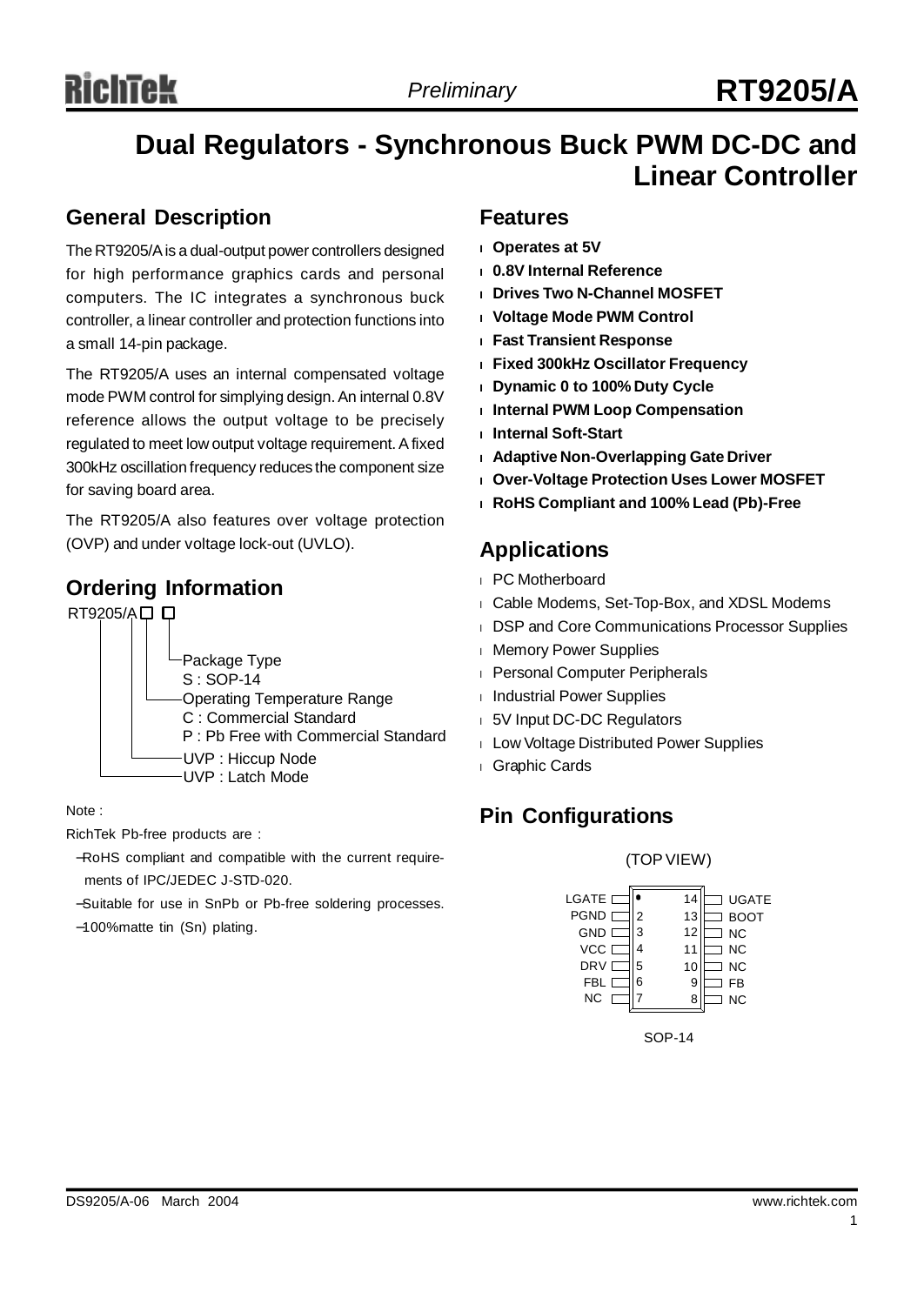## **Typical Application Circuit**



Figure 1. RT9205/A powered form 5V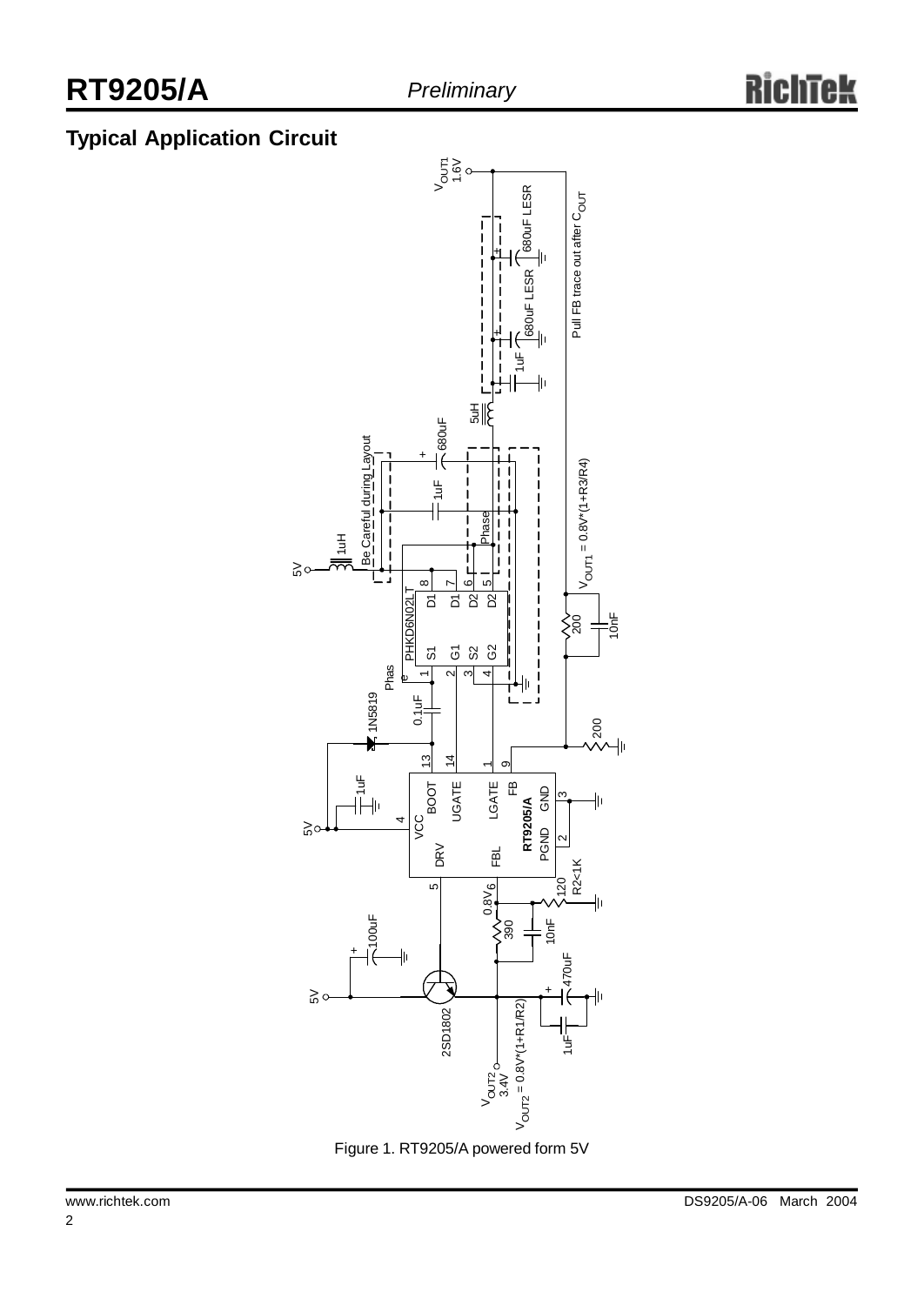

Figure 2. RT9205/A powered from 12V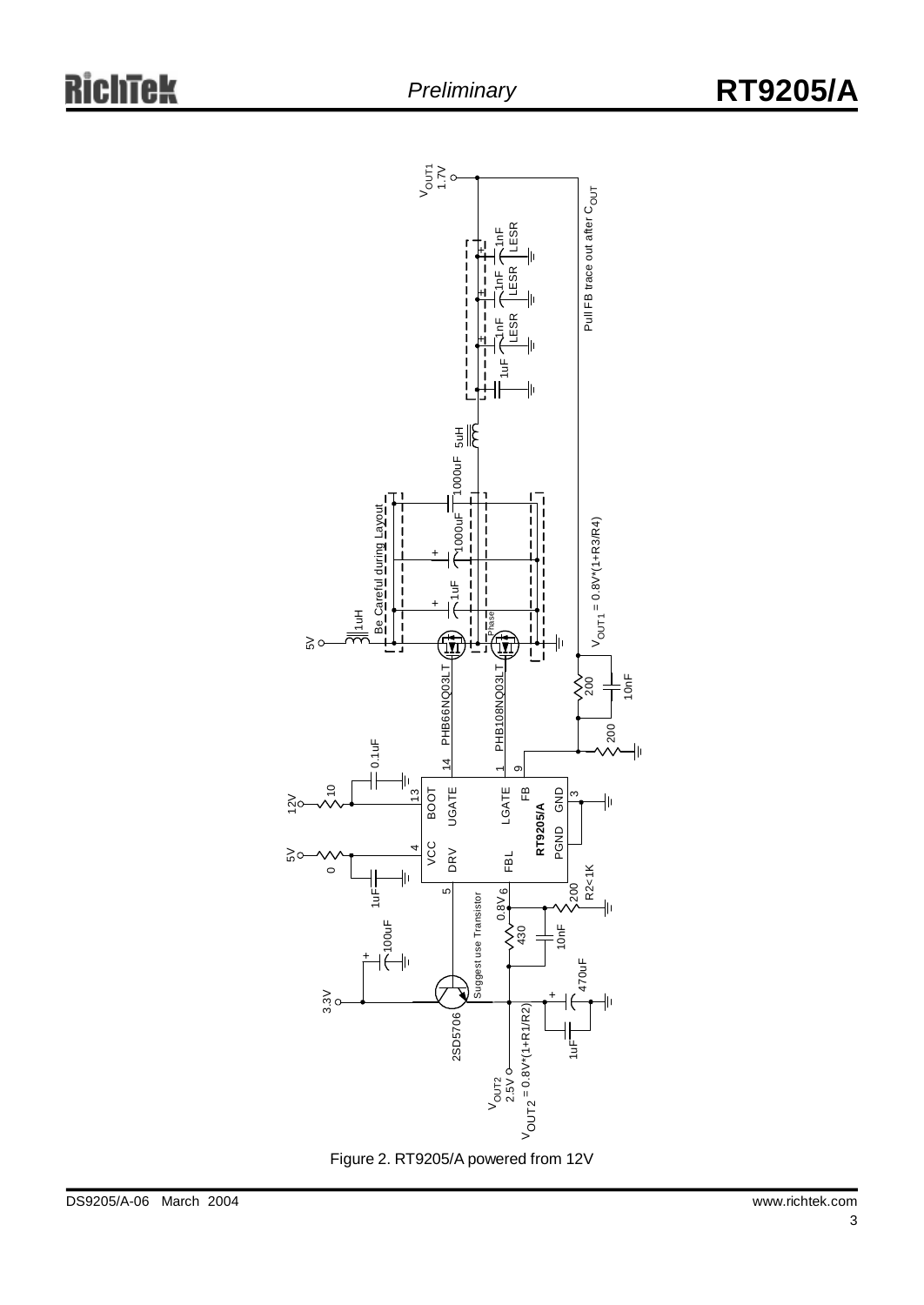

#### **Layout Placement**

## **Layout Notes**

- 1. Put C1 & C2 to be near the MU drain and ML source nodes.
- 2. Put RT9205/A to be near the  $C<sub>OUT</sub>$
- 3. Put C<sub>BOOT</sub> as close as to BOOT pin
- 4. Put C<sub>VCC</sub> as close as to VCC pin



## **Function Block Diagram**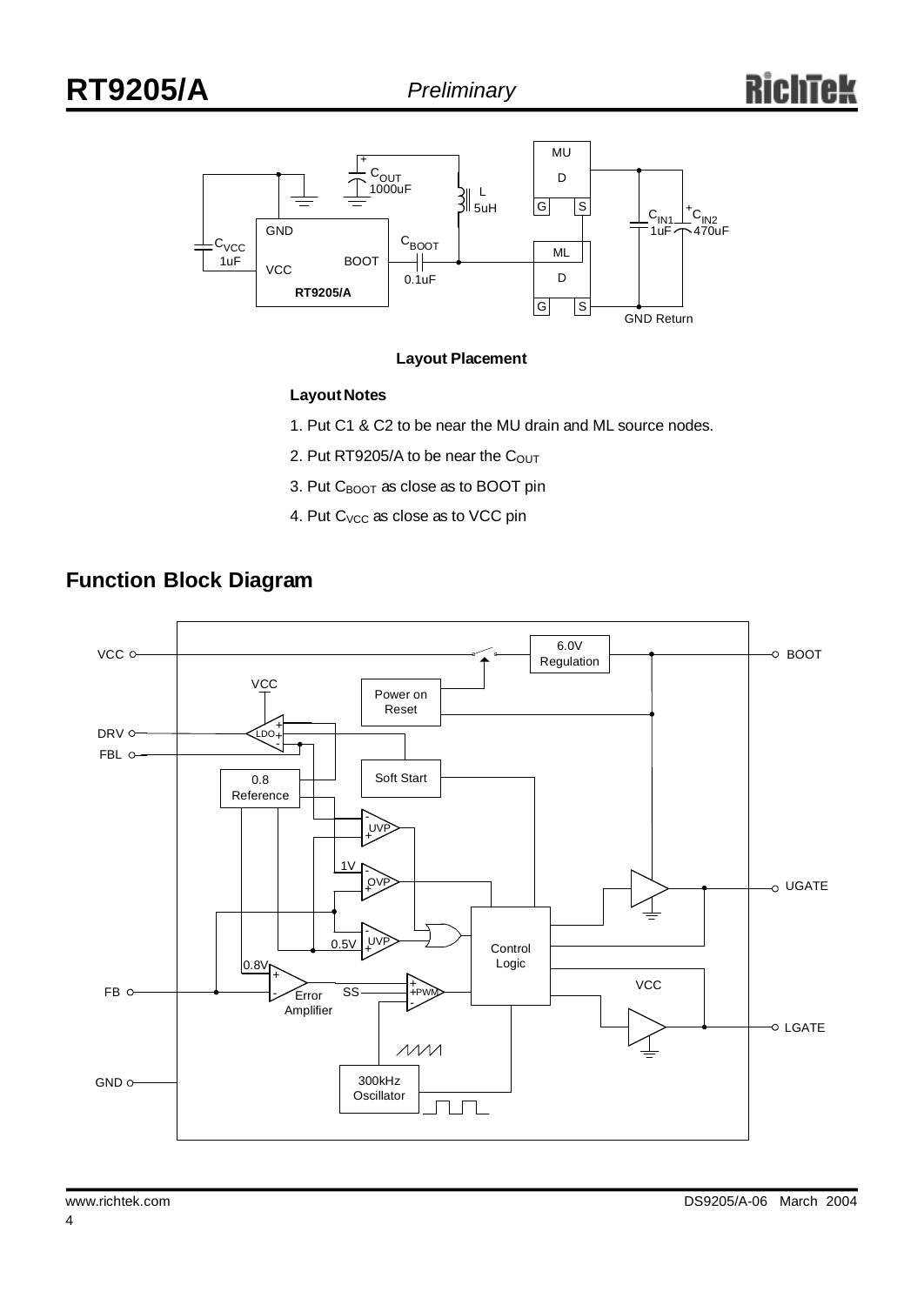## **Functional Pin Description**

## **LGATE (Pin 1)**

Connect the LGATE pin to the gate of lower MOSFET. This pin provides the gate drive for the lower MOSFET.

## **PGND/GND (Pin 2, 3)**

Signal and power ground for the IC. All voltage levels are measured with respect to this pin.

## **VCC (Pin 4)**

This is the main bias supply for the RT9205/A. This pin also provides the gate bias charge for the gate of lower MOSFET. The voltage at this pin is monitored for ensuring a proper power-on reset (POR). This pin is also the out of an internal 6.0V regulator that powered from the BOOT pin when the BOOT pin is directly powered from ATX 12V.

## **DRV (Pin 5)**

This pin is the output of a linear controller. It should be connected to the base of an external bypass NPN transistor or the gate of a N-MOSFET to form a linear low dropout regulator.

## **FBL (Pin 6)**

This pin is connected to the output resistor-divider of an external power transistor or a N-MOSFET based low dropout regulator for regulating and monitoring the output voltage. This pin is also connected to the protection monitor and the invertering input of error amplifier of internal linear regulator inside the IC.

## **FB (Pin 9)**

This pin is connected to the PWM converter's outputdivider for regulating and monitoring the output voltage of buck converter. This pin also connects to the protection monitor and the inverting input of internal PWM error amplifier inside the IC.

## **BOOT (Pin 13)**

This pin provides ground referenced bias voltage to the upper MOSFET driver.Abootstrap circuit is used to create a voltage that is suitable for driving a logic-level N-Channel MOSFET when operating at a single 5V power supply. This pin also could be powered from ATX 12V, in this situation, an internal 6.0V regulator will supply to VCC pin for generating bias required inside the IC.

## **UGATE (Pin 14)**

Connect the UGATE pin to the gate of upper MOSFET. This pin provides the gate drive for the upper MOSFET.

## **NC (Pin 7,8,10,11,12)**

No Connection.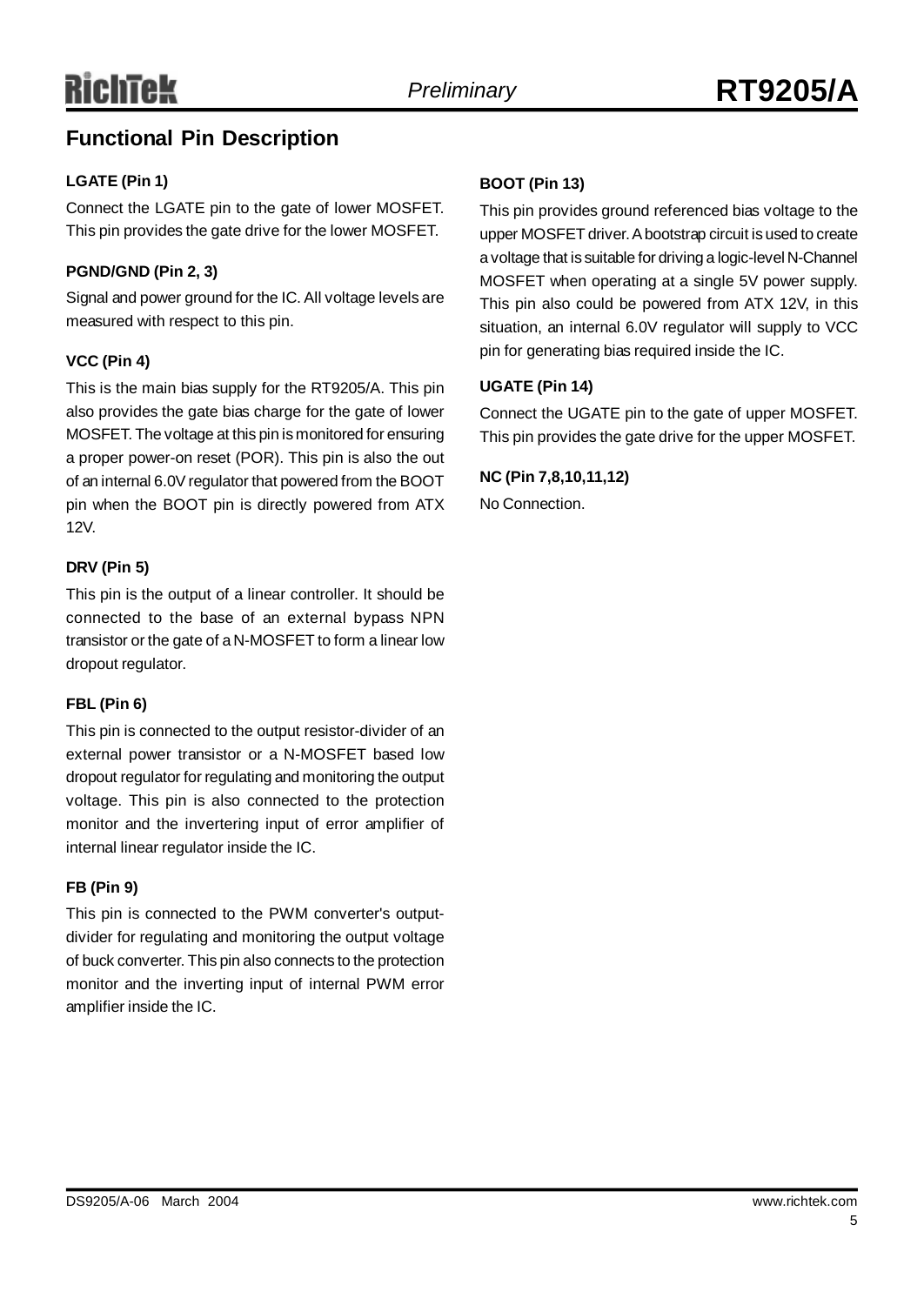## **Absolute Maximum Ratings**

| i Input, Output or I/O Voltage -    |  |
|-------------------------------------|--|
| <b>I</b> Package Thermal Resistance |  |
|                                     |  |
| <b>Ambient Temperature Range</b>    |  |
| Junction Temperature Range          |  |
| I Storage Temperature Range-        |  |
|                                     |  |

## **CAUTION:**

Stresses beyond the ratings specified in "Absolute Maximum Ratings" may cause permanent damage to the device. This is a stress only rating and operation of the device at these or any other conditions above those indicated in the operational sections of this specification is not implied.

## **Electrical Characteristics**

 $(V_{CC} = 5V, T_A = 25^\circ C,$  Unless otherwise specified.)

| <b>Parameter</b>                  | Symbol                | <b>Test Conditions</b>             | Min   | <b>Typ</b> | Max            | <b>Units</b> |  |  |
|-----------------------------------|-----------------------|------------------------------------|-------|------------|----------------|--------------|--|--|
| <b>VCC Supply Current</b>         |                       |                                    |       |            |                |              |  |  |
| Nominal Supply Current            | $_{\rm lcc}$          | UGATE, LGATE open                  | --    | 3          |                | mA           |  |  |
| <b>VCC Regulated Voltage</b>      | Icc                   | $V_{\text{BOOT}} = 12V$            | 5     | 6          | $\overline{7}$ | V            |  |  |
| <b>Power-On Reset</b>             |                       |                                    |       |            |                |              |  |  |
| Rising VCC Threshold              |                       |                                    | 3.8   | 4.1        | 4.4            | $\vee$       |  |  |
| <b>VCC Threshold Hysteresis</b>   |                       |                                    |       | 0.5        | --             | V            |  |  |
| <b>Reference</b>                  |                       |                                    |       |            |                |              |  |  |
| Reference Voltage                 | $V_{FB}$              | Both PWM and linear regulator      | 0.784 | 0.8        | 0.816          | $\vee$       |  |  |
| <b>Oscillator</b>                 |                       |                                    |       |            |                |              |  |  |
| <b>Free Running Frequency</b>     |                       |                                    | 250   | 300        | 350            | kHz          |  |  |
| Ramp Amplitude                    | $\Delta V_{\rm{OSC}}$ |                                    | --    | 1.75       | $-$            | $V_{P-P}$    |  |  |
| <b>PWM Error Amplifier</b>        |                       |                                    |       |            |                |              |  |  |
| DC gain                           |                       |                                    | 32    | 35         | 38             | dB           |  |  |
| <b>PWM Controller Gate Driver</b> |                       |                                    |       |            |                |              |  |  |
| <b>Upper Drive Source</b>         | RUGATE                | $BOOT = 12V$<br>$BOOT-VUGATE = 1V$ | $-$   | 7.5        | 11             | $\Omega$     |  |  |
| <b>Upper Drive Sink</b>           | R <sub>UGATE</sub>    | $V_{UGATE} = 1V$                   | $-$   | 5          | 8              | $\Omega$     |  |  |
| <b>Lower Drive Source</b>         | RLGATE                | $V_{CC} - V_{LGATE} = 1V$ ,        | --    | 3.5        | 6              | $\Omega$     |  |  |
| Lower Drive Sink                  | RLGATE                | $V_{LGATE} = 1V$                   | $-$   | 2          | 5              | Ω            |  |  |
| <b>Linear Regulator</b>           |                       |                                    |       |            |                |              |  |  |
| <b>DRV Driver Source</b>          |                       | $V_{DRV} = 2V$                     | 100   | --         |                | mA           |  |  |
| <b>Protection</b>                 |                       |                                    |       |            |                |              |  |  |
| FB Over-Voltage Trip              |                       | FB Rising                          | 0.9   | 1          |                | $\vee$       |  |  |
| FB & FBL Under-Voltage Trip       |                       | FB & FBL Falling                   | --    | 0.5        | 0.65           | V            |  |  |
| Soft-Start Interval               |                       |                                    | $-$   | 2.5        | $-$            | ms           |  |  |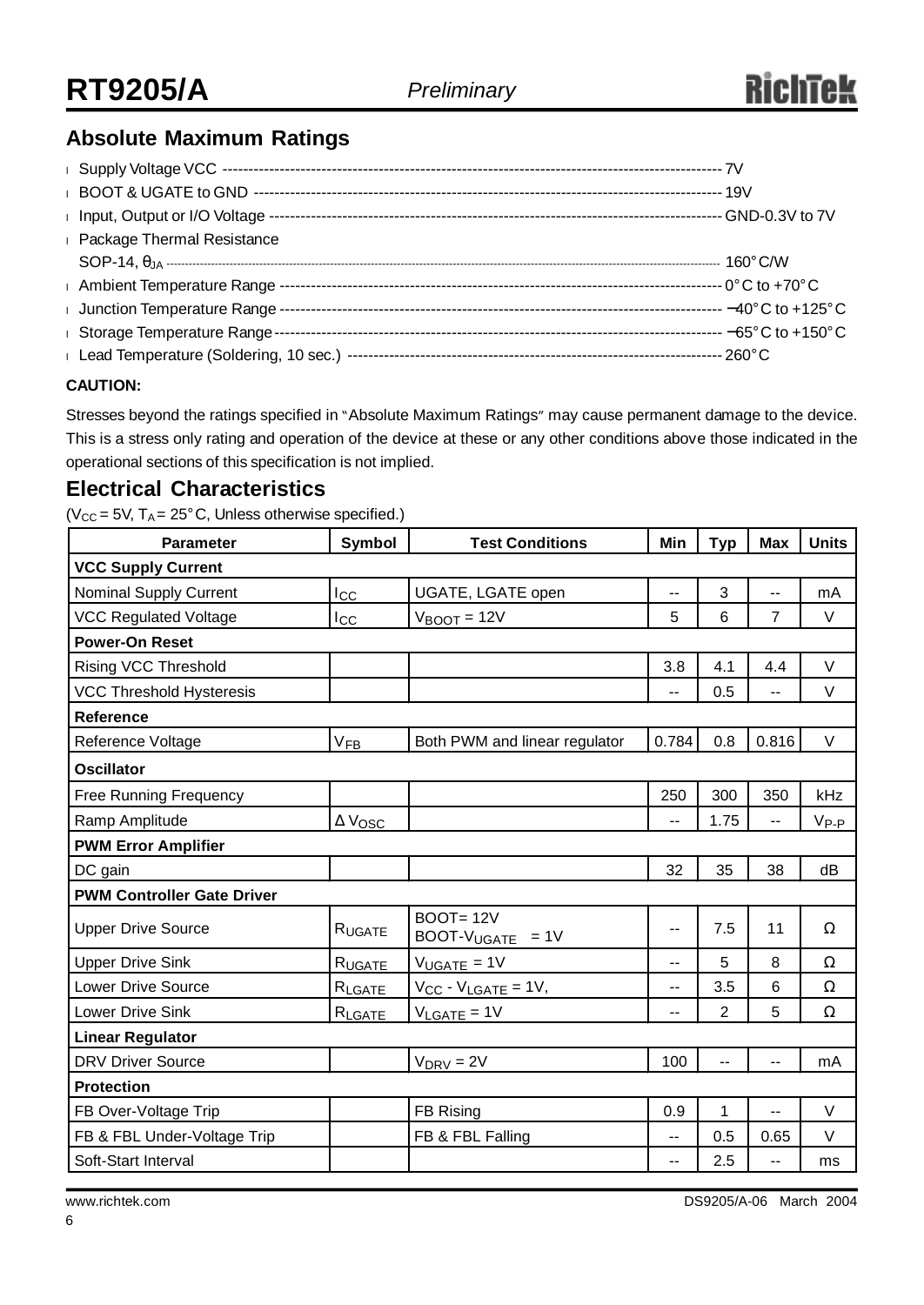## **Typical Operating Characteristics**





Time (50ns/Div)



Time (50ms/Div)

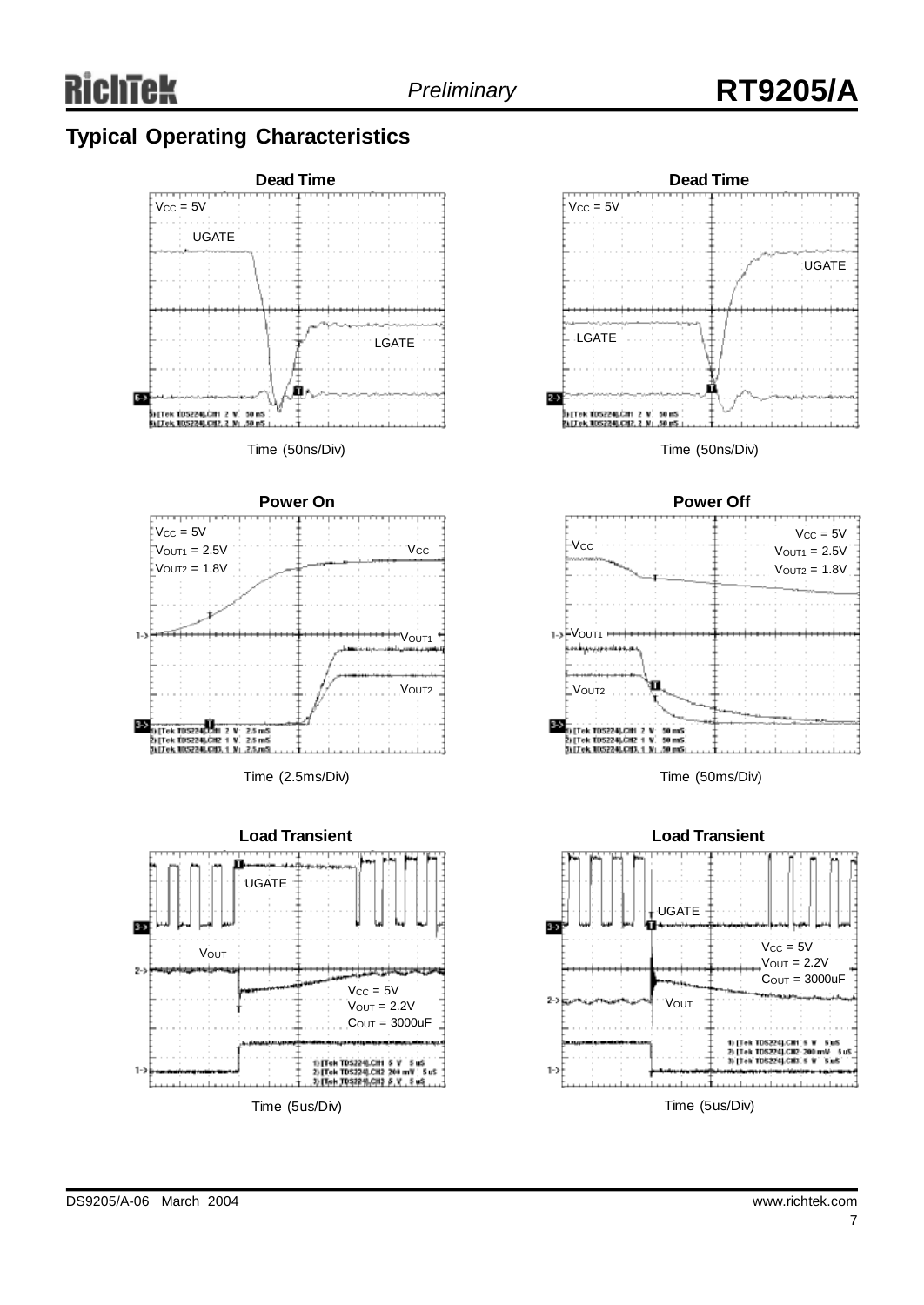







**Reference vs. Temperature**





8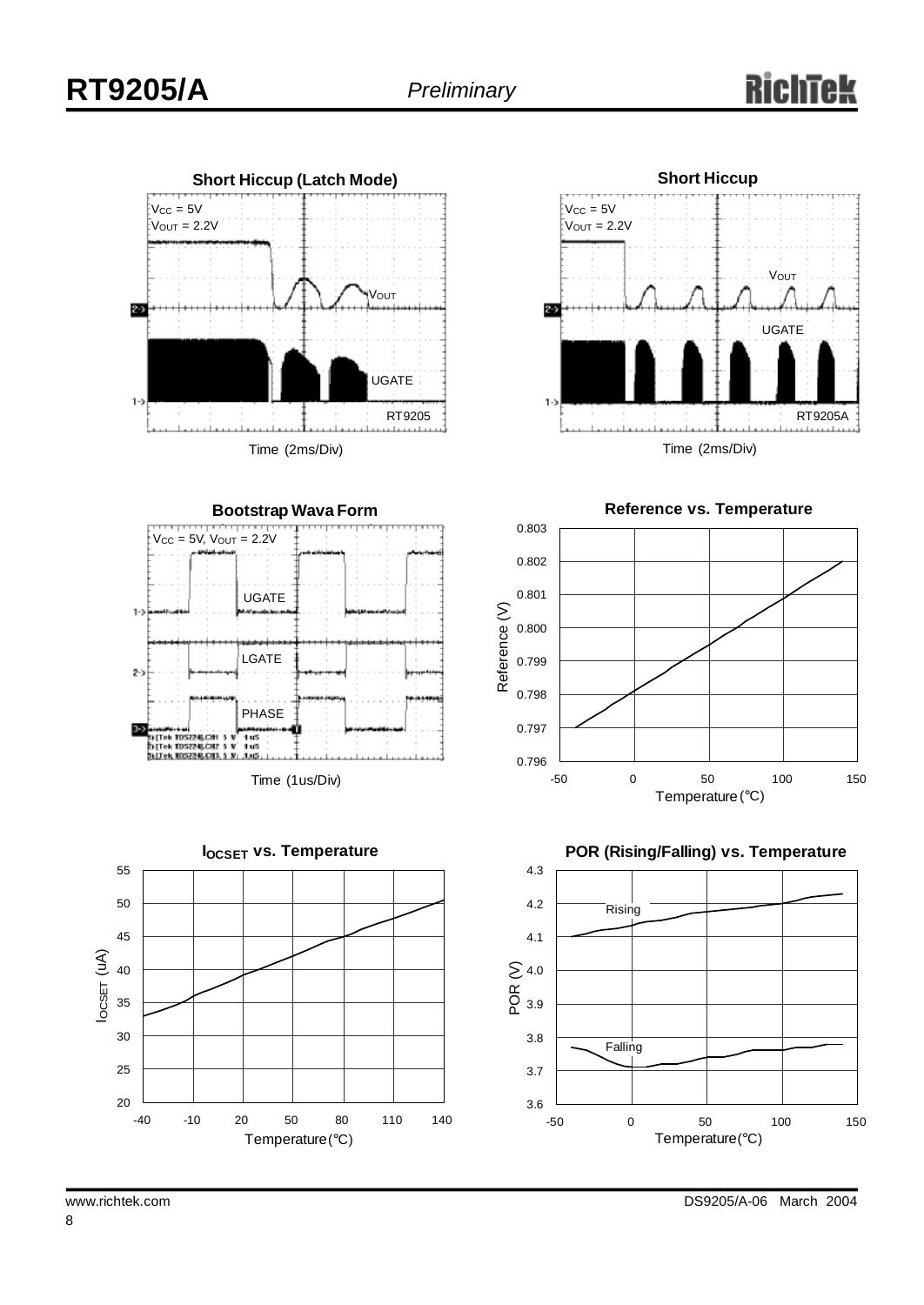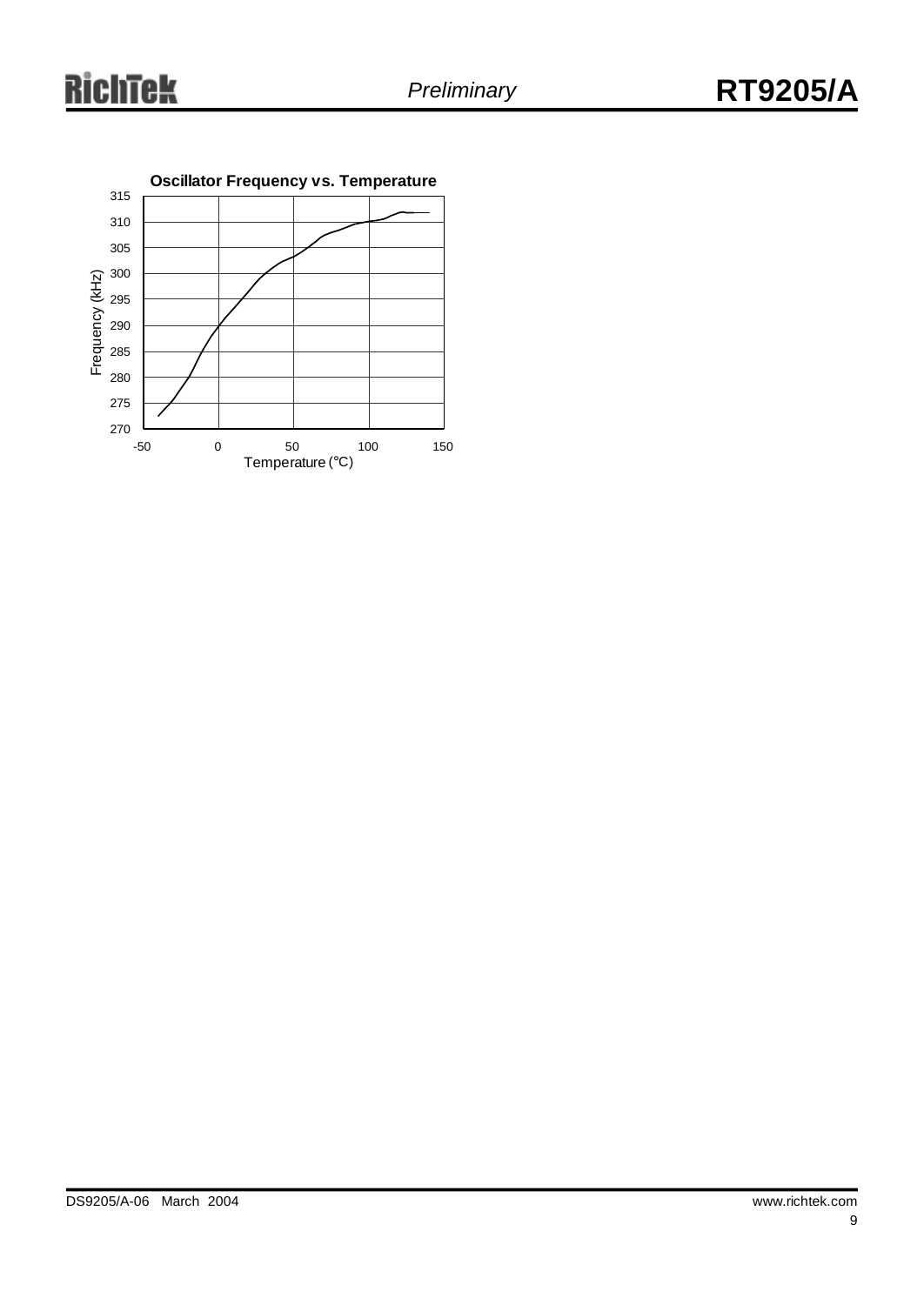## **Application Information**

The RT9205/Aoperates at either single 5V power supply with a bootstrap UGATE driver or a 5V/12V dual-power supply form the ATX SMPS. The dual- power supply is recommended for high current applications, the RT9205/ A can deliver higher gate driving current while operating with ATX SMPS based on a dual-power supply.

## **The Bootstrap Operation**

In a single power supply system, the UGATE driver of RT9205/Ais powered by an external bootstrap circuit, as shown in the Figure 3. The boot capacitor,  $C_{\text{BOOT}}$ , generates a floating reference at the PHASE pin. Typically a  $0.1 \mu$ F C<sub>BOOT</sub> is enough for most of MOSFETs used with the RT9205/A. The voltage drop between BOOT and PHASE is refreshed to a voltage of VCC – diode drop  $(V_D)$  while the lower MOSFET turning on.



Figure 3. Single 5V power Supply Operation

## **Dual Power Operation**

The RT9205/A was designed to supply a regulated 6.0V at VCC pin automatically when BOOT pin is powered by a 12V. In a system with ATX 5V/12V power supply, the RT9205/A is ideal for higher current applications due to the higher gate driving capability,  $V_{UGATE} = 12V$  and  $V_{LGATE}$  = 6.0V. ARC (10Ω/1μF) filter is also recommended at BOOT pin to prevent the ringing induced from fast power-on, as shown in Figure 4.



Figure 4. Dual Power Supply Operation

## **Power On Reset**

The Power-On Reset (POR) monitors the supply voltage (normal +5V) at the VCC pin and the input voltage at the OCSET pin. The VCC POR level is set to 4.1V with 0.5V hysteresis and the normal level at OCSET pin is set to 1.5V (see over-current protection). The POR function initiates soft-start operation after all supply voltages exceed their POR thresholds.

## **Soft Start**

A built-in soft-start is used to prevent surge current from power supply input during powering on. The soft-start voltage is controlled by an internal digital counter. It slows down and clamps the ramping of reference voltage at the input of error amplifier and the pulse-width of the output driver. The typical soft-start duration is 2.5ms.

## **Under Voltage and Over Voltage Protection**

The voltage presents at FB pin is monitored and protected against OC (over current), UV (under voltage), and OV (over voltage). The UV threshold is 0.56V and OV-threshold is 1.0V. Both UV and OV detection are with 30μs delay after triggered. When OC or UV trigged, a hiccup re-start sequence will be initialized, as shown in Figure 5. For RT9205, only 3 times of trigger are allowed before latching off. But for RT9205A, UVP will be kept in hiccup mode. Hiccup is disabled during soft-start interval.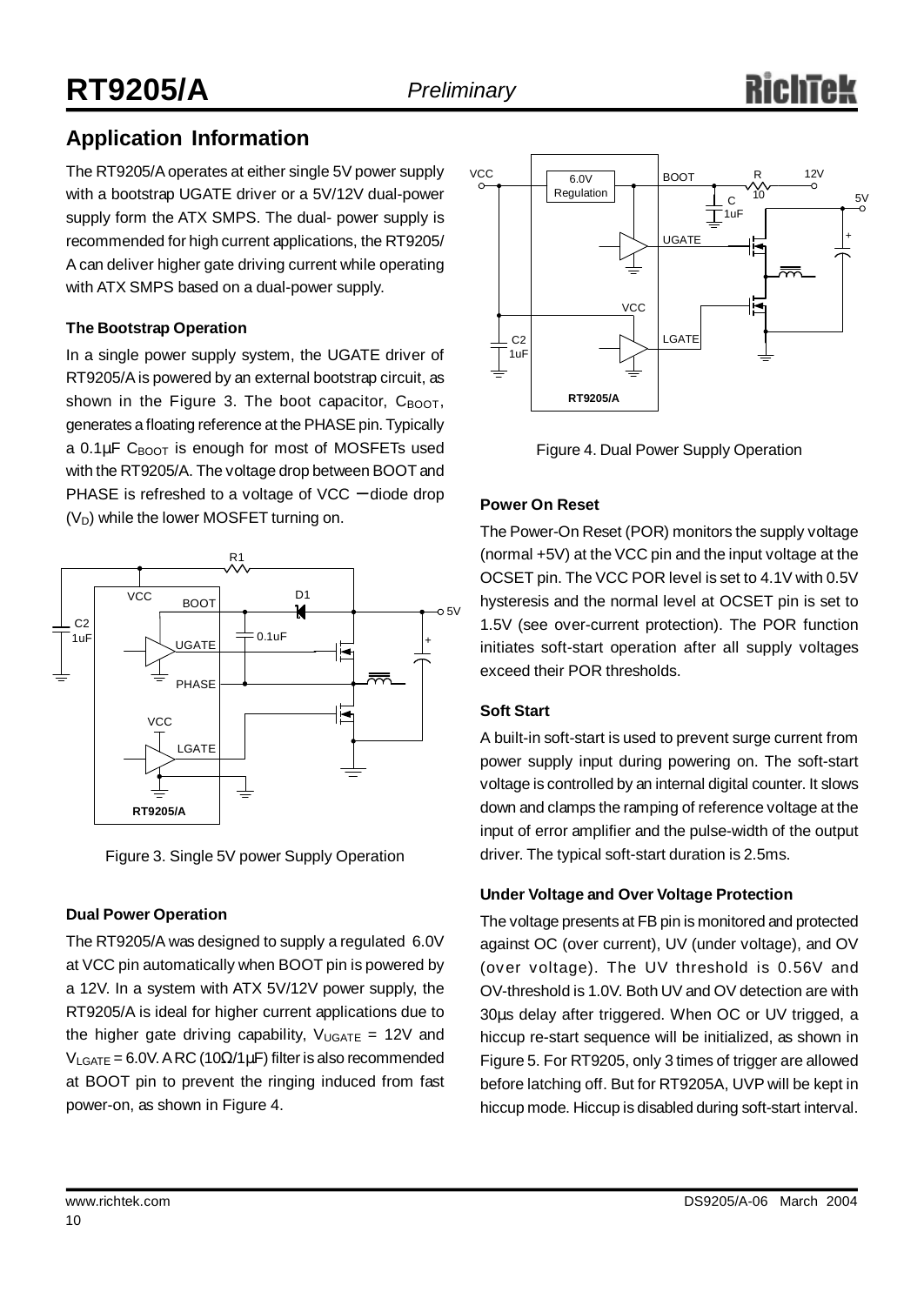## Tek Ch





#### **Inductor Selection**

The RT9205/A was designed for  $V_{IN} = 5V$ , step-down application mainly. Figure 6 shows the typical topology and waveforms of step-down converter.

The ripple current of inductor can be calculated as follows:

 $ILRIPPLE = \frac{(5V - VOUT)}{V} \times TON$ L

Because operation frequency is fixed at 300kHz,

$$
T_{ON} = 3.33 \times \frac{V_{OUT}}{5V}
$$

The  $V_{\text{OUT}}$  ripple is

VOUT RIPPLE =  $ILRIPPLE \times ESR$ 

ESR is the equivalent series resistor of output capacitor

Table 1 shows the ripple voltage of  $V_{OUT}$  at  $VIN = 5V$ 

#### Table 1

| ∨ουτ                             | 3.3V              |      | 2.5V              |                   | 1.5V              |         |
|----------------------------------|-------------------|------|-------------------|-------------------|-------------------|---------|
| IInductor                        | 2uH               | 5uH  | 2 <sub>u</sub> H  | 5uH               | 2 <sub>u</sub> H  | $5\muH$ |
| $1000\mu$ F (ESR=53m $\Omega$ )  | 100mV             | 40mV | 110mV             | 44mV              | 93mV              | 37mV    |
| $1500 \mu F$ (ESR=33m $\Omega$ ) | 62mV              | 25mV | 68 <sub>m</sub> V | 28mV              | 58 <sub>m</sub> V | 23mV    |
| $ 3000\mu$ F (ESR=21m $\Omega$ ) | 40 <sub>m</sub> V | 16mV | 43mV              | 18 <sub>m</sub> V | 37mV              | 15mV    |

\*Refer to Sanyo low ESR series (CE, DX, PX.....)

The suggested L and C are as follows:

 $2\mu$ H with  $\geq 1500\mu$ F C<sub>OUT</sub>

 $5\mu$ H with  $\geq 1000\mu$ F C<sub>OUT</sub>

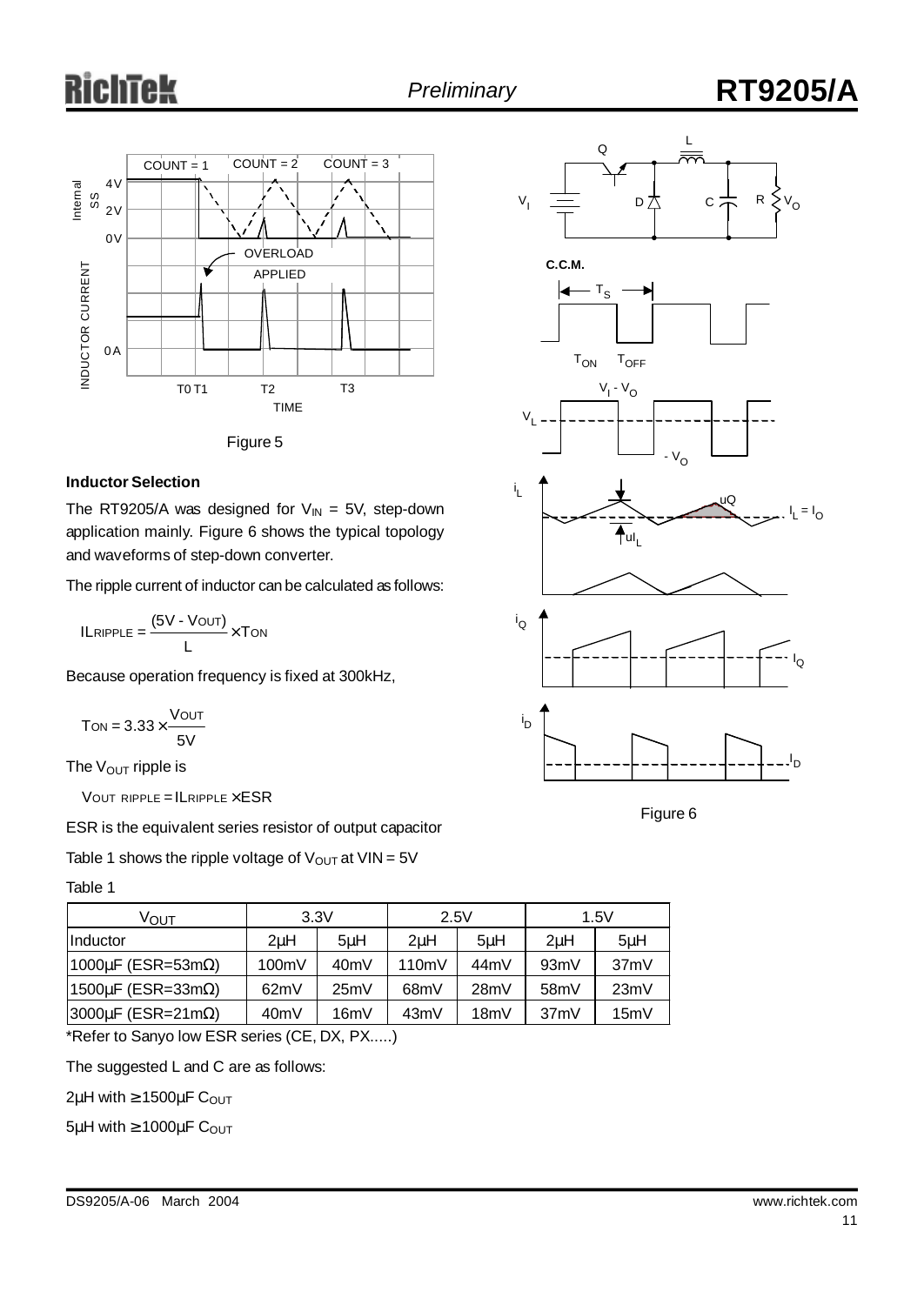## **Input / Output Capacitor**

High frequency/long life decoupling capacitors should be placed as close to the power pins of the load as physically possible. Be careful not to add inductance to the PCB trace, as it could eliminate the performance from utilizing these low inductance components. Consult with the manufacturer of the load on specific decoupling requirements.

The output capacitors are necessary for filtering output and stabilizing the close loop (see the PWM loop stability). For powering advanced high-speed processors, it is required to meet fast load transient requirement. Also high ESR usually induces ripple that may trigger UV or OV protections. So High frequency capacitors with low ESR/ ESL capacitors are recommended here.

#### **Linear Regulator Driver**

The linear controller of RT9205/A was designed to drive an external bipolar NPN transistor or a N-Channel MOSFET. For a N-Channel MOSFET, normally DRV need to provide minimum  $V_{\text{OUT2}}+V$ T+gate-drive voltage to keep V<sub>OUT2</sub> as the set voltage. When driving MOSFET operating at a 5V power supply, the gate-drive will be limited at 5V. At this situation, as shown in Figure 7 a MOSFET with low VT threshold (VT = 1V) and set Vout2 below 2.5V are suggested. In  $V_{\text{BOOT}} = 12V$  operation condition, as Figure 8 shown, VCC is regulated higher than 6V, which providing higher gate-drive capability for driving the MOSFET,  $V_{\text{OUT2}}$  can be set as  $V_{\text{OUT2}} \leq 3.3V$ .









## **PWM Loop Stability**

The RT9205/Ais a voltage mode buck controller designed for 5V step-down applications. The gain of error amplifier is fixed at 35dB for simplifying design.

The output amplitude of ramp oscillator is 1.6V, the loop gain and loop pole/zero are calculated as follows:

DC loop gain GA = 35 dB × 
$$
\frac{5}{1.75} \times \frac{0.8}{V_{\text{OUT}}}
$$
  
\nLC filter pole Po =  $\frac{1}{2p\sqrt{LC}}$   
\nError Amp pole Pa = 300kHz  
\nESR zero Zo =  $\frac{1}{2pESR \times C}$ 

The RT9205/A Bode plot is as shown in Figure 9. It is stable in most of application conditions.

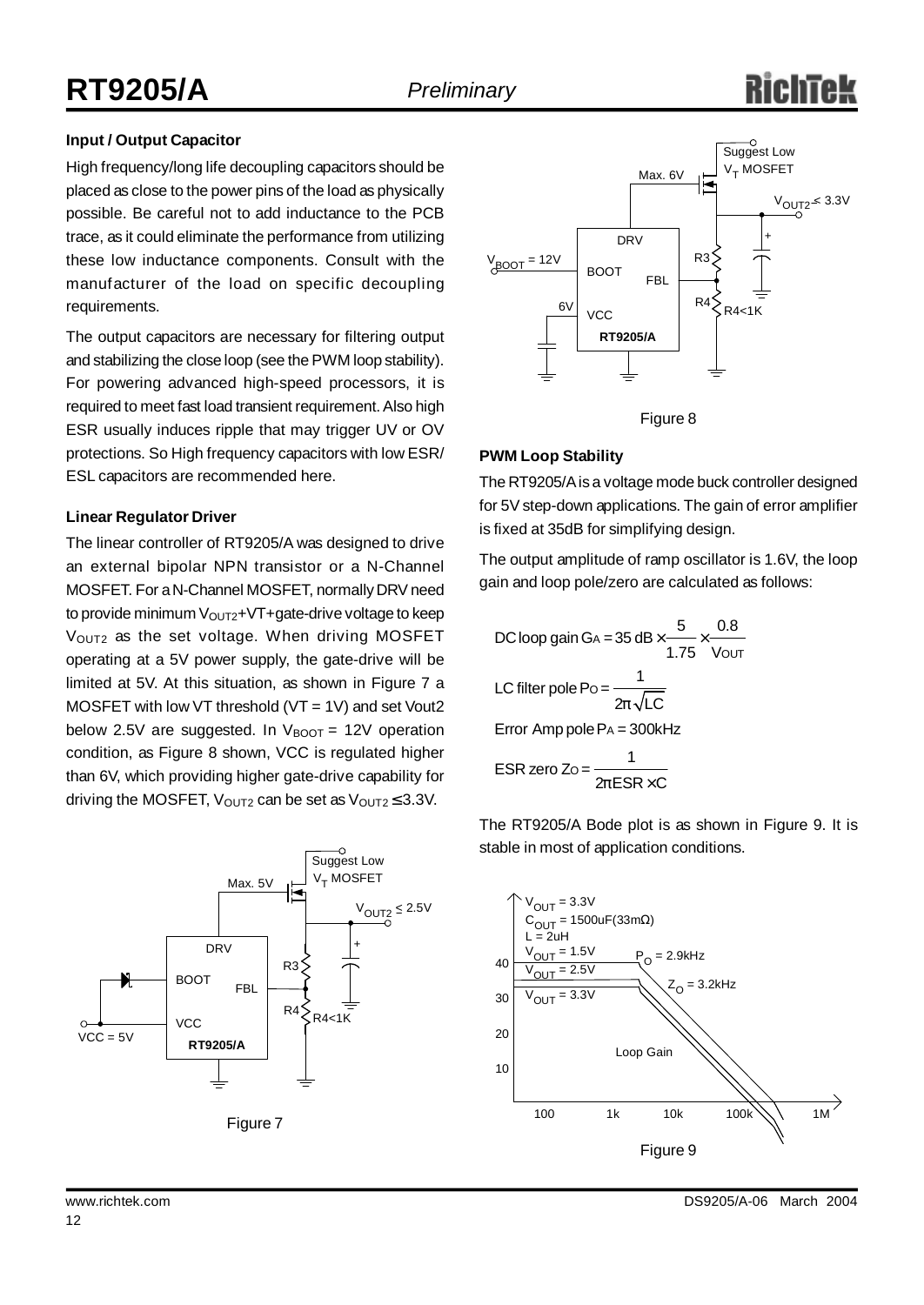## **Reference Voltage**

Because RT9205/Auses a low 35dB gain error amplifier, as shown in Figure 10. The voltage regulation is dependent on  $V_{IN}$  and  $V_{OUT}$  settings. The FB reference voltage of 0.8V were trimmed at  $V_{IN} = 5V$  and  $V_{OUT} = 2.5V$ . In a fixed  $V_{\text{IN}}$  = 5V application, the FB reference voltage vs. V<sub>OUT</sub> voltage can be calculated as Figure 11.



Figure 10



Figure 11

## **Feedback Divider**

The reference of RT9205/A is 0.8V. The output voltage can be set using a resistor-divider as shown in Figure 12. Put the R1 and R2 as close as possible to FB pin. R2 value should be less than 1 kΩ to avoid noise coupling issue. The C1 capacitor is a speed-up capacitor for reducing output ripple to meet with the requirement of fast transient load.Typically, value between 1nF and 0.1μF is enough for C1.





## **PWM Layout Considerations**

MOSFETs switch very fast in efficiency. The speed with which the current transitions from one device to another causes voltage spikes across the interconnecting impedances and parasitic circuit elements. The voltage spikes can degrade efficiency and radiate noise, that results in over-voltage stress on devices. Careful the layout for component placement layout and printed circuit design can minimize the voltage spikes induced in the converter. Consider, as an example, the turn-off transition of the upper MOSFET prior to turn-off, the upper MOSFET was carrying the full load current. During turn-off, current stops flowing in the upper MOSFET and is picked up by the lower MOSFET or Schottky diode. Any inductance in the switched current path generates a large voltage spike during the switching interval. Care with component selections, layout of the critical components, and use shorter and wider PCB traces that help in minimizing the magnitude of voltage spikes.

There are two sets of critical components in a DC-DC converter using the RT9205/A. The switching power components are most critical because they switch large amounts of energy, and as such, they tend to generate equally large amounts of noise. The critical small signal components are those connected to sensitive nodes or those supplying critical bypass current.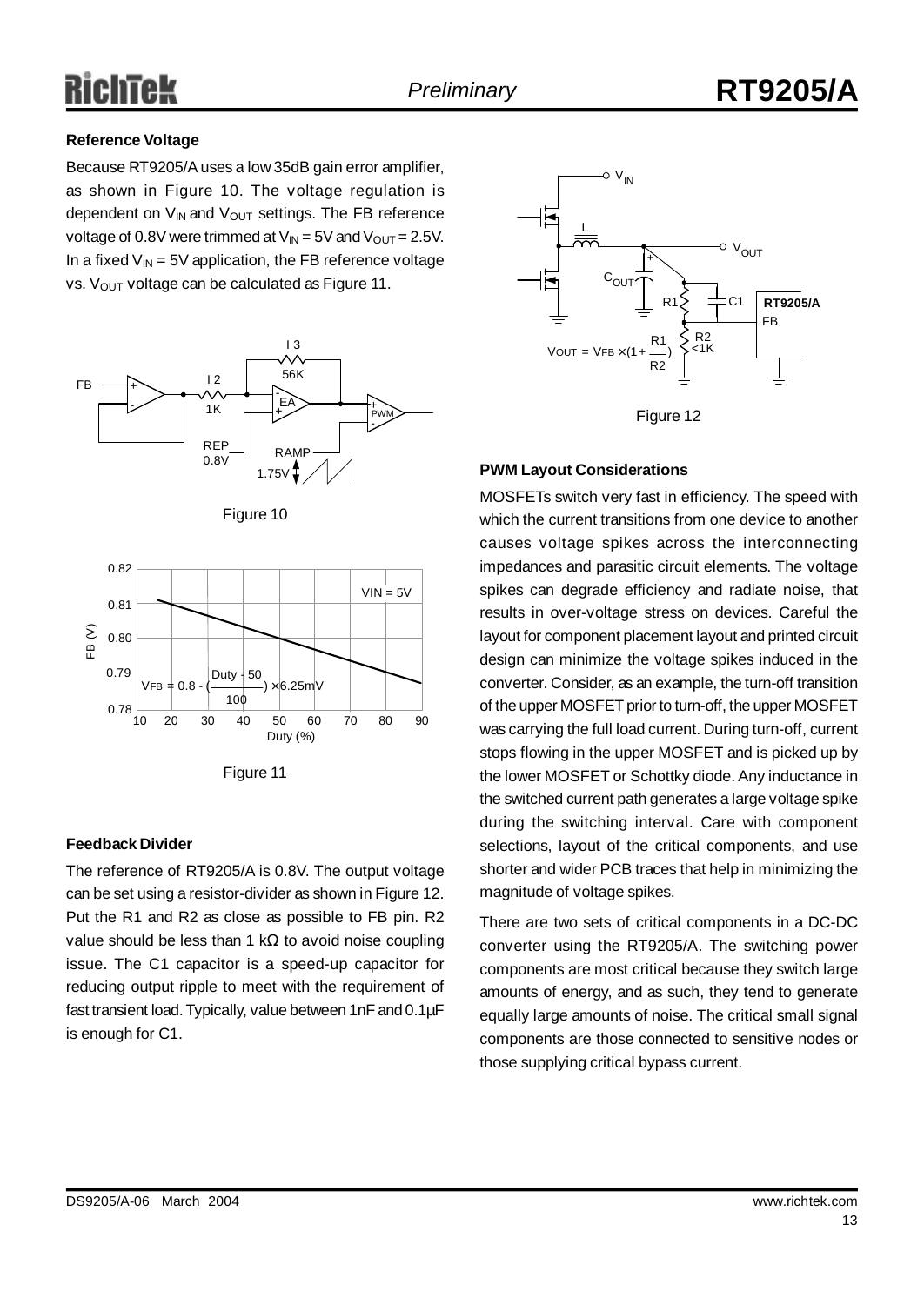# **RT9205/A** *Preliminary*

The power components and the PWM controller should be placed firstly. Place the input capacitors, especially the high-frequency ceramic decoupling capacitors, close to the power switches. Place the output inductor and output capacitors between the MOSFETs and the load. Also locate the PWM controller near by MOSFETs.

A multi-layer printed circuit board is recommended. Figure 13 shows the connections of the critical components in the converter. Note that the capacitors CIN and COUT represent numerous physical capacitors. Use a dedicated grounding plane and use vias to ground all critical components to this layer. Apply another solid layer as a power plane and cut this plane into smaller islands of common voltage levels. The power plane should support the input power and output power nodes. Use copper filled polygons on the top and bottom circuit layers for the PHASE node, but it is not necessary to oversize this particular island. Since the PHASE node is subjected to very high dV/dt voltages, the stray capacitance formed between these islands and the surrounding circuitry will tend to couple switching noise. Use the remaining printed circuit layers for small signal routing. The PCB traces between the PWM controller and the gate of MOSFET and also the traces connecting source of MOSFETs should be sized to carry 2A peak currents.



Figure 13